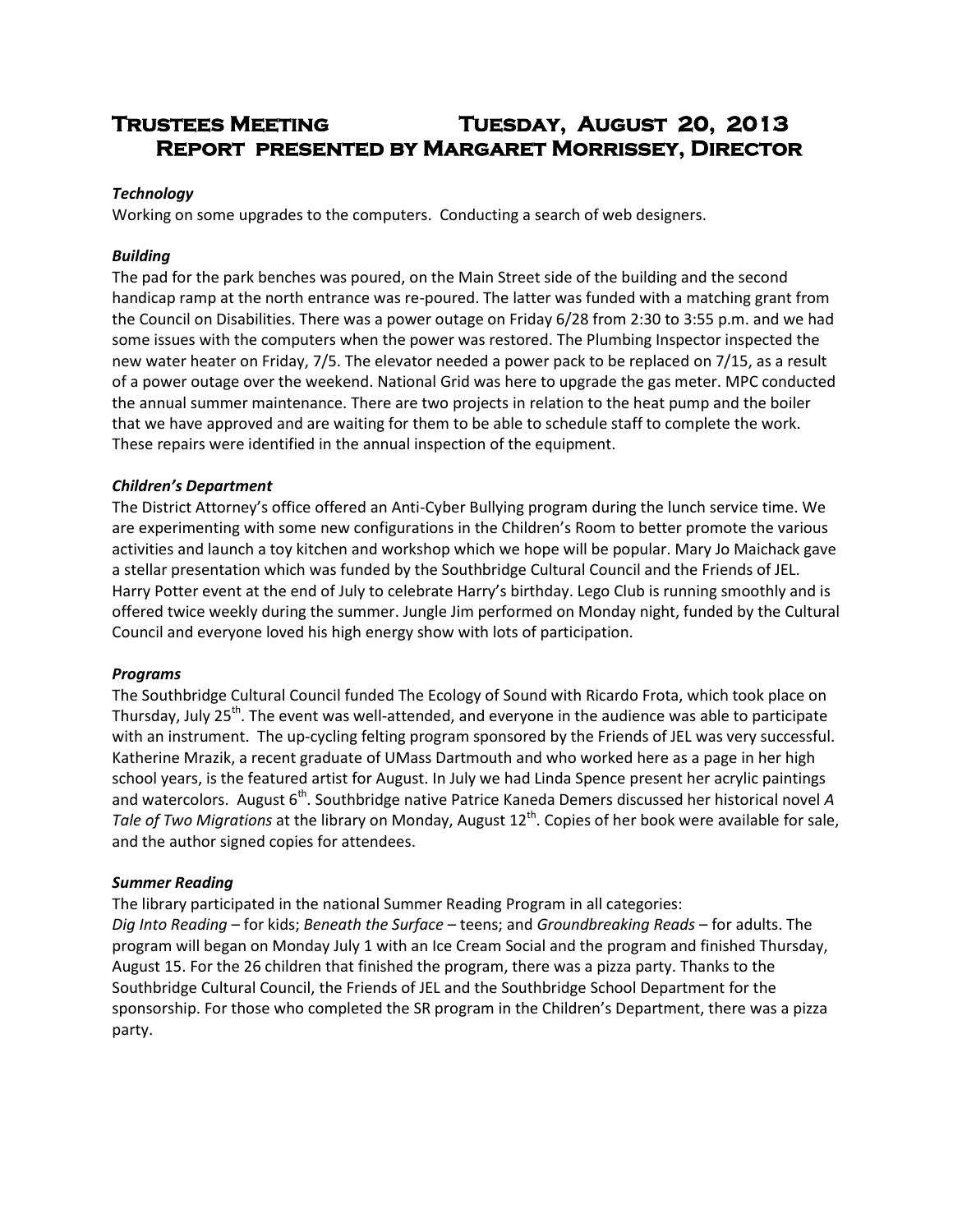|                            | Adult | Teen | Children |
|----------------------------|-------|------|----------|
| Participants               | 23    | 16   | 182      |
| <b>Participants Online</b> | 16    |      |          |
| <b>Number of Programs</b>  | 15    | 10   | 44       |
| Number in Attendance       | 208   | 98   | 1208     |

#### *Media and Social Media*

Throughout the summer we have had a lot of coverage in the Southbridge Evening News and lots of interaction on our Facebook page.

## *Project Bread*

This is the third year of the summer food program which began on Monday, July 8<sup>th</sup> and continued until Friday, August  $16<sup>th</sup>$ . Once again, we partnered with Southern Worcester County Educational Collaborative students and the ASPIRA students also assisted.

## *Outreach*

Along with some of the department heads I toured the newly refurbished A J Petro Swimming Pool on Randolph Street. It is truly a first class facility and a huge asset to the community.

## *Grant from Southbridge Public Schools/ASPIRA Interns*

The library received and additional \$2,000 for program from the Southbridge Public Schools which allowed us to add five programs to the summer reading portfolio. Along with this grant there was a college intern who worked with me on organizing the programs and there were two high school students who are in ASPIRA. They completed their six weeks work experience program and I filed a weekly report to their supervisor.

#### *Databases*

The Consumer Reports database has been added to the reference offerings online.

#### *Meetings*

I attended the monthly planning meeting to prepare for the 100<sup>th</sup> for JEL and also attended the Digital Commonwealth meeting at WGBH. I participated the C/WMARS meeting discussing digitization in Palmer and attended the final presentation and unveiling of the Master Plan.

I participated in a webinar offered by the National Network of Libraries of Medicine entitled "Referring Patrons to Reliable Services and Information".

#### *Town Council Meetings*

Town Council meetings were held in the Pioppi Room 7/29, 8/5, 8/19 and a Council of the Whole meeting to discuss the police audit is scheduled for 8/28. The cooperation of the Southbridge Cable Access TV crew is much appreciated in the set up for these meetings.

#### *Cooling Station*

The library has been asked to be an official cooling station during the most recent heat wave.

# *QCC*

QCC conducted their quarterly GED testing in the Pioppi Room on two days this week.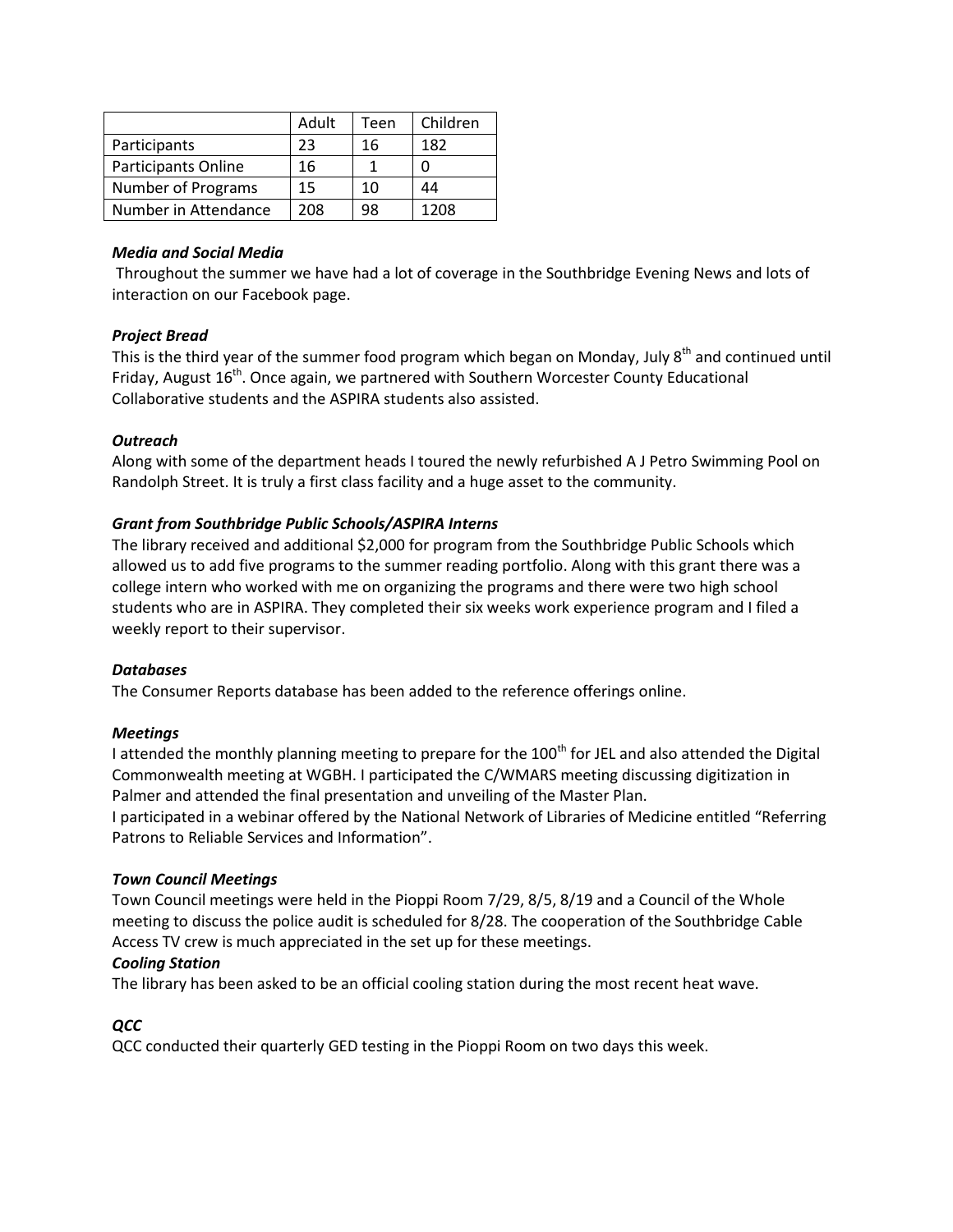## *FOJEL*

There are 155 members of the Friends of Jacob Edwards Library. The group continues to meet on the third Monday of each month and generously fund the library programs and provide refreshments for the programs as well.

#### *Literacy Volunteers*

The LVS staff has been working with smith&jones advertising agency to develop a short promotional video. They shoot took place last Thursday.

# *Staff*

The temporary S-5 part-time contract has been extended to cover a sick leave absence.

## *100th Anniversary of JEL*

I attended the monthly planning meeting at the Southbridge Police Department.

#### *Annual Reports/Digital Commonwealth*

I am compiling information for the previous annual reports in electronic format and working with intern Spencer Curry to eventually have this information available through the Internet Archive. The annual reports from the JEL archive are currently being digitized at the Boston Public Library through a grant from the Digital Commonwealth.

#### *ARIS/State Aid*

I am working on the statistical component of the annual report for the state.

#### *Budget*

Due to a deficit in the state funding of municipalities, the library budget is cut by \$7,000 (Electricity line item)

#### *Incident*

There was an instance of vandalism where a clock was removed from the wall on the Mezzanine floor and broken on 7/9. A patron reported her wallet was stolen on 8/8, while in the Children's Room. The police were here to investigate in both instances

#### *Closing*

The library was closed on July 4, in honor of Independence Day.

#### **WRTA**

I attended the MASSPIRG regional meeting in Sturbridge with the Town Manager. A discussion is ongoing about benches or a bus shelter on Main Street.